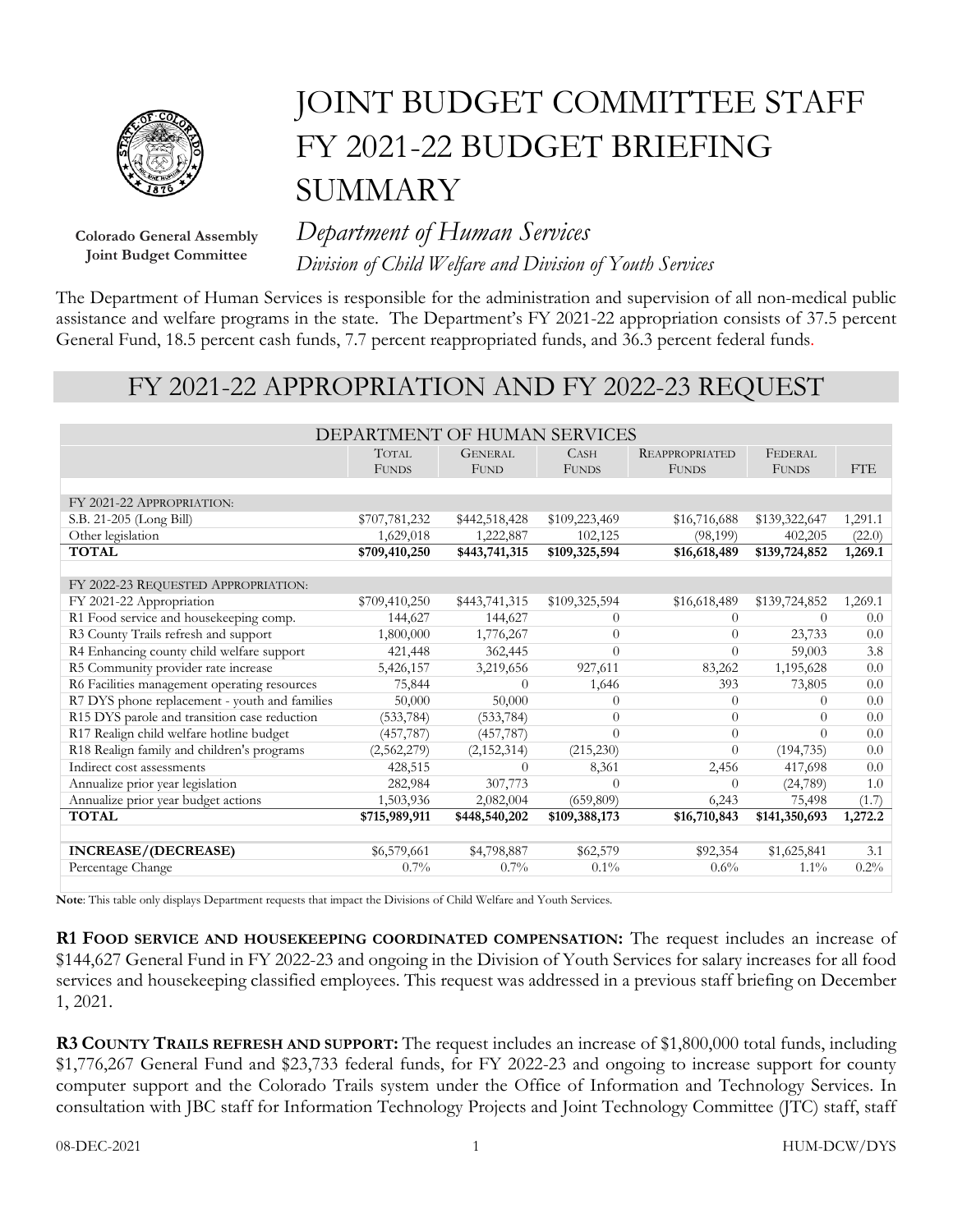recommends that the Committee refer this request to the Joint Technology Committee (JTC), pursuant to Joint Rule 45(b). *Additional details are provided in the first issue brief.*

**R4 ENHANCING COUNTY CHILD WELFARE SUPPORT:** The request includes an increase of \$421,448 total funds and 3.8 FTE, including \$362,445 General Fund and \$59,003 federal funds, in FY 2022-23 and \$405,736 total funds ongoing to create 4.0 new positions to increase state support to counties. The 4.0 FTE would include one permanency specialist, two county intermediaries (CIs), and one monitoring specialist to reduce the caseload of existing FTE within the Department. The request indicates that funding supports an evidence-informed program (Step 3 or 4) as defined in S.B. 21-284 (Evidence-based Evaluation for Budget). *Additional details are provided in the first issue brief.*

**R5 COMMUNITY PROVIDER RATE INCREASE:** The request includes an increase of \$5.4 million total funds, including \$3.2 million General Fund, in FY 2022-23 and ongoing in the Divisions of Child Welfare and Youth Services for a 1.0 percent provider rate adjustment.

**R6 FACILITIES MANAGEMENT OPERATING RESOURCES:** The request includes \$75,844 total funds, including \$1,646 cash funds and \$73,805 federal funds, in FY 2022-23 and \$75,635 total fund in FY 2023-24 and ongoing for the Divisions of Child Welfare and Youth Services to address inflationary and operational cost increases in the Office of Operations (Division of Facilities Management). This request was addressed in a previous staff briefing on December 1, 2021.

**R7 DYS PHONE REPLACEMENT:** The request includes an increase of \$50,000 General Fund in FY 2022-23 and \$150,000 General Fund ongoing to eliminate the current pay-per-use phone system provided to DYS by a private vender to a free phone service provided by the Department.

**R15DYS PAROLE AND TRANSITION SERVICES CASELOAD REDUCTION:**The request includes a decrease of \$533,784 General Fund for FY 2022-23 and ongoing to align DYS parole and transition services with decreasing caseload. The Department requested and the Committee approved reductions of \$850,000 General Fund in FY 2020-21 and \$316,216 in FY 2021-22 on a one-time basis to reflect decreases in caseload. This request is a continuation of those actions on an ongoing basis. The request indicates that funding supports a theory-informed program (Step 2) as defined in S.B. 21-284 (Evidence-based Evaluation for Budget).

**R17 REALIGN CHILD WELFARE HOTLINE BUDGET:** The request includes a one-time decrease of \$457,787 General Fund to the Hotline for Child Abuse and Neglect. The Hotline line item shares line item flexibility with the Training; Foster and Adoptive Parent Recruitment, Training, and Support; Child Welfare Services (Block); and the Family and Children's Programs (Core Services) line items. The request states that under-expenditures in the Hotline line item have historically been used to cover over-expenditures in the Training line item that are not anticipated in FY 2022- 23 due to a temporary decrease in Training contracts. The request indicates that funding supports a theory-informed program (Step 2) as defined in S.B. 21-284 (Evidence-based Evaluation for Budget).

**R18 REALIGN FAMILY AND CHILDREN'S PROGRAMS:** The request includes a one-time decrease of \$2.6 million total funds, including \$2.2 million General Fund and \$194,735 federal funds for child welfare Core Services. The request indicates that funding supports an evidence-informed program (Step 4) as defined in S.B. 21-284 (Evidence-based Evaluation for Budget). *Additional details are provided in the first issue brief.*

**INDIRECT COST ASSESSMENT:** The request includes a net increase to indirect costs across these Divisions.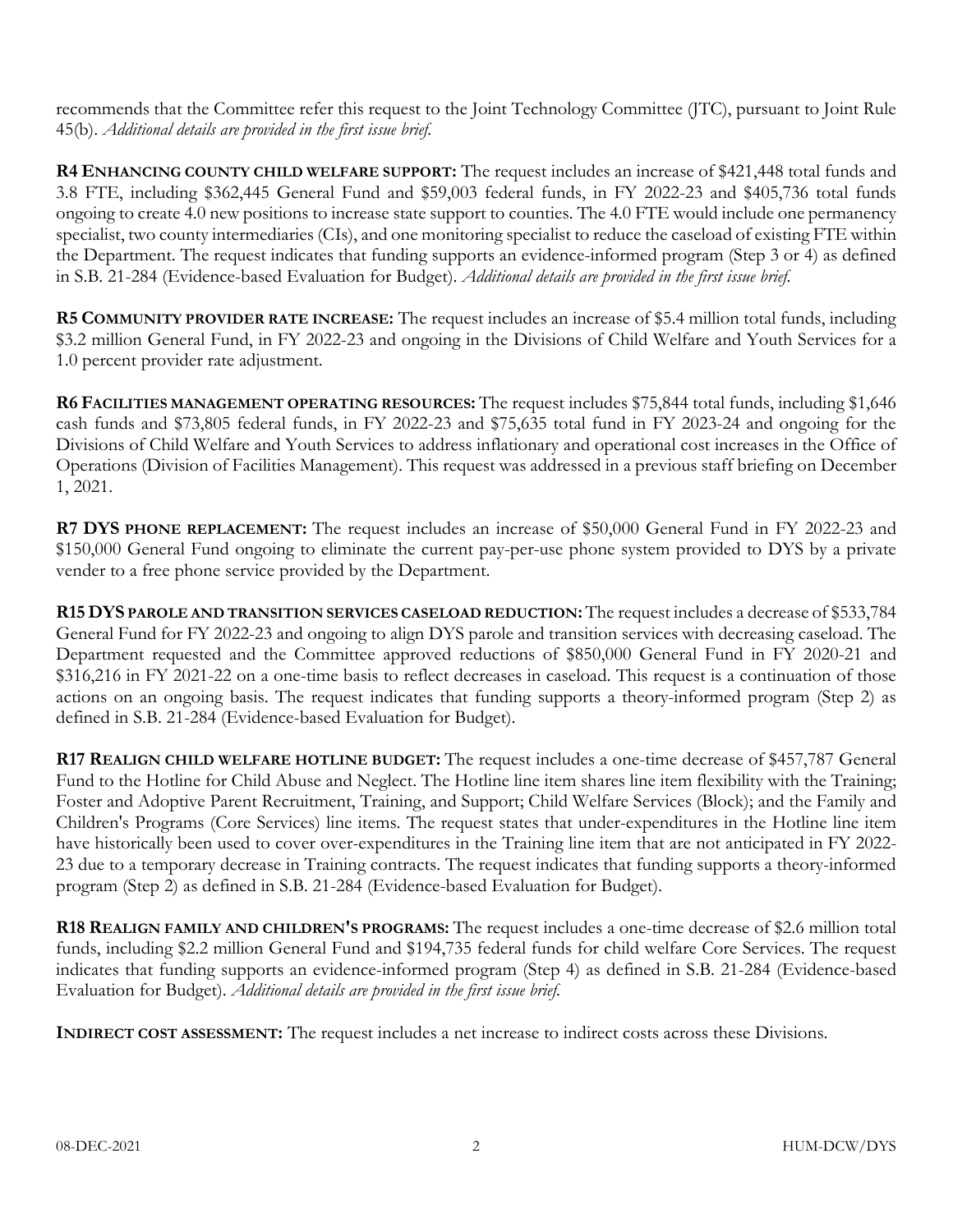**ANNUALIZE PRIOR YEAR LEGISLATION:** The request includes a net increase of \$282,984 total funds to reflect the FY 2022-23 impact of bills passed in previous sessions for the Divisions of Child Welfare and Youth Services, summarized in the table below.

| <b>ANNUALIZE PRIOR YEAR LEGISLATION</b>   |              |                |              |                       |              |     |
|-------------------------------------------|--------------|----------------|--------------|-----------------------|--------------|-----|
|                                           | <b>TOTAL</b> | <b>GENERAL</b> | <b>CASH</b>  | <b>REAPPROPRIATED</b> | FEDERAL      |     |
|                                           | <b>FUNDS</b> | <b>FUND</b>    | <b>FUNDS</b> | <b>FUNDS</b>          | <b>FUNDS</b> | FTE |
| HB 21-1094 Foster youth in transition     | \$712,950    | \$712,950      | \$0          | $\$0$                 | \$0          | 0.0 |
| SB 21-276 Childs Residential Enrollment   | 36,348       | 36,348         |              |                       |              | 0.5 |
| HB 21-1084 Foster youth drivers' licenses | 18,060       | 18,060         |              |                       |              | 0.0 |
| SB 21-071 Limit juvenile detention        | 8,126        | 32,915         |              |                       | (24,789)     | 0.5 |
| HB 21-1099 Identify domestic abuse        | 7,500        | 7,500          |              |                       |              | 0.0 |
| SB 21-277 Child welfare allocation        | (250,000)    | (250,000)      |              |                       |              | 0.0 |
| SB 21-278 Out-of-home reimbursement       | (250,000)    | (250,000)      |              |                       | $\Omega$     | 0.0 |
| <b>TOTAL</b>                              | \$282,984    | \$307,773      | \$0          | \$0                   | ( \$24,789)  | 1.0 |

**ANNUALIZE PRIOR YEAR BUDGET ACTIONS:** The request includes a net increase of \$1.5 million total funds to reflect the FY 2022-23 impact of prior year budget actions for the Divisions of Child Welfare and Youth Services, summarized in the table below.

| <b>ANNUALIZE PRIOR YEAR BUDGET ACTIONS</b> |              |                |                |                       |              |            |
|--------------------------------------------|--------------|----------------|----------------|-----------------------|--------------|------------|
|                                            | <b>TOTAL</b> | <b>GENERAL</b> | <b>CASH</b>    | <b>REAPPROPRIATED</b> | FEDERAL      |            |
|                                            | <b>FUNDS</b> | <b>FUND</b>    | <b>FUNDS</b>   | <b>FUNDS</b>          | <b>FUNDS</b> | <b>FTE</b> |
| Annualize prior year salary survey         | \$2,580,645  | \$2,467,702    | \$34,143       | \$6,237               | \$72,563     | 0.0        |
| FY 19-20 R21 Salesforce                    | 1,063        |                | 48             |                       | 1,009        | 0.0        |
| FY 21-22 BA2 Excess 4E spending            | (694,000)    |                | (694,000)      |                       |              | 0.0        |
| FY 18-19 R16 Permanency services           | (365,100)    | (365,100)      |                |                       |              | (2.0)      |
| FY 21-22 R2 Family First Act               | (18,672)     | (20, 598)      |                |                       | 1.926        | 0.3        |
| <b>TOTAL</b>                               | \$1,503,936  | \$2,082,004    | $($ \$659,809) | \$6,243               | \$75,498     | (1.7)      |

## SUMMARY OF ISSUES PRESENTED TO THE JOINT BUDGET COMMITTEE

**R3 COUNTY TRAILS REFRESH AND SUPPORT:** This issue summarizes the Department's third prioritized request, R3 County Trails Refresh and Support. The Department request includes an increase of \$1,800,000 total funds, including \$1,776,267 General Fund and \$23,733 federal funds, for FY 2022-23 and ongoing.

**R4 ENHANCING COUNTY CHILD WELFARE SUPPORT:** This issue details the Department's fourth prioritized request, R4 Enhancing county child welfare support as well as the impact of the federal Family First Prevention and Services Act on county and state caseload.

**R18 REALIGN FAMILY AND CHILDREN'S PROGRAMS:** This issue summarizes the Department's final request, R18 Realign Family and Children's Programs, as well as legislation impacting county allocations for child welfare.